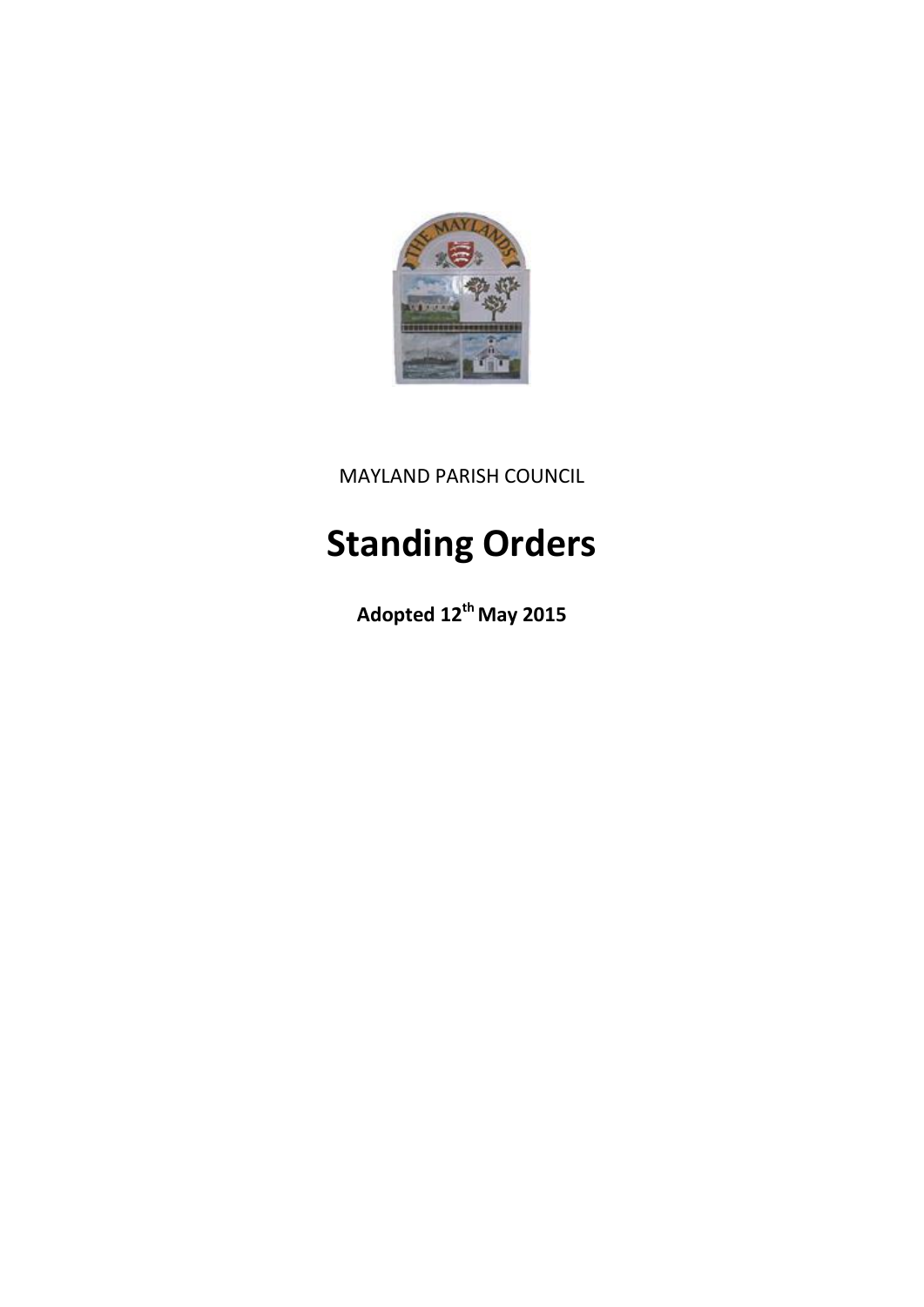#### **Contents**

| 1.  |                                                                             |  |
|-----|-----------------------------------------------------------------------------|--|
| 2.  |                                                                             |  |
| 3.  |                                                                             |  |
| 4.  |                                                                             |  |
| 5.  |                                                                             |  |
| 6.  | Extraordinary meetings of the council and committees and sub-committees     |  |
| 7.  |                                                                             |  |
| 8.  |                                                                             |  |
| 9.  | Motions for a meeting that require written notice to be given to the Proper |  |
| 10. | Motions at a meeting that do not require written notice 10                  |  |
| 11. |                                                                             |  |
| 12. |                                                                             |  |
| 13. |                                                                             |  |
| 14. |                                                                             |  |
| 15. |                                                                             |  |
| 16. |                                                                             |  |
| 17. |                                                                             |  |
| 18. |                                                                             |  |
| 19. |                                                                             |  |
| 20. |                                                                             |  |
| 21. |                                                                             |  |
| 22. |                                                                             |  |
| 23. | Communicating with District and County or Unitary councillors  19           |  |
| 24. |                                                                             |  |
| 25. |                                                                             |  |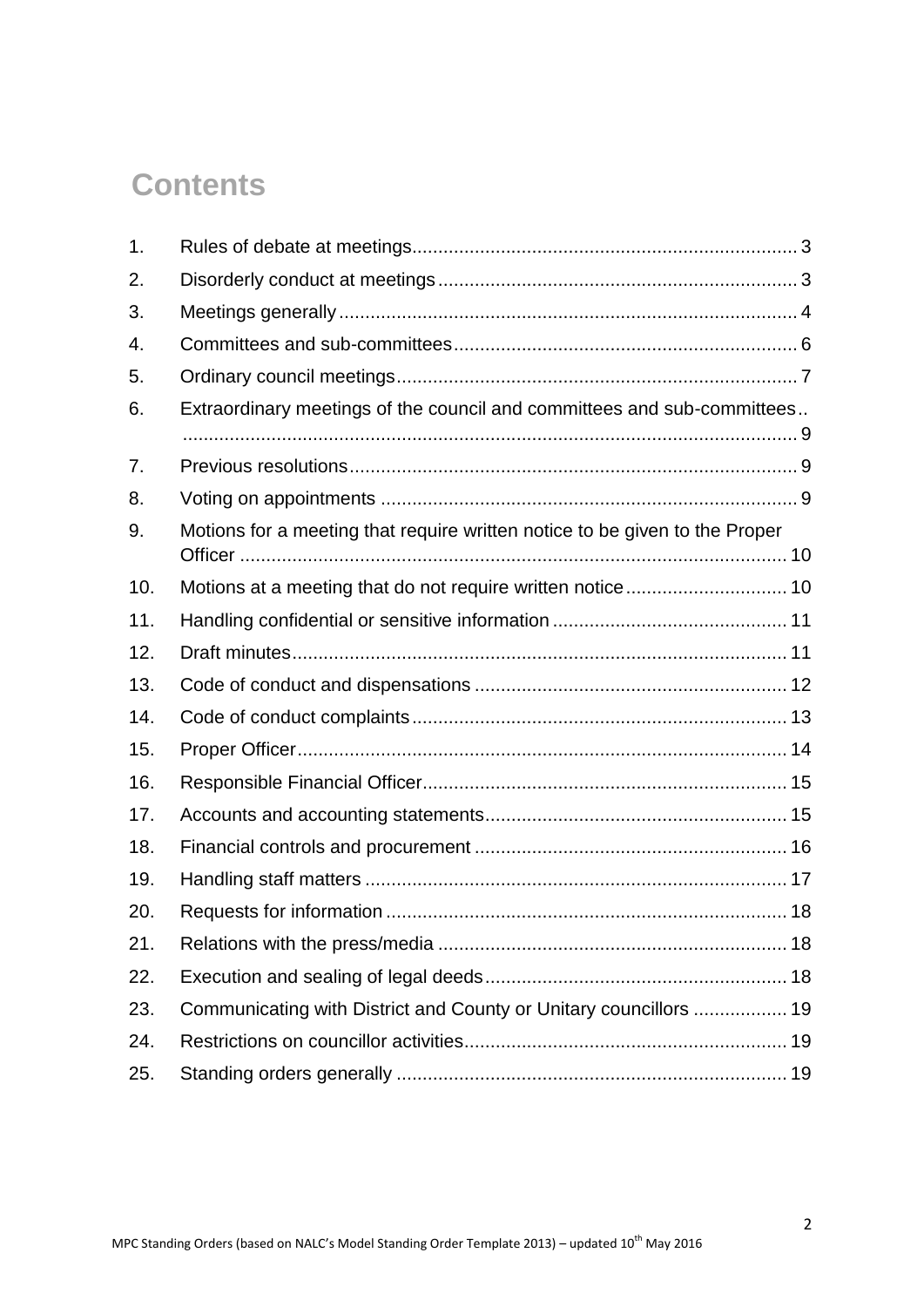# <span id="page-2-0"></span>**1. Rules of debate at meetings**

- a Motions on the agenda shall be considered in the order that they appear unless the order is changed at the discretion of the chairman of the meeting.
- b A motion (including an amendment) shall not be progressed unless it has been moved and seconded.
- c A motion on the agenda that is not moved by its proposer may be treated by the chairman of the meeting as withdrawn.
- d If a motion (including an amendment) has been seconded, it may be withdrawn by the proposer only with the consent of the seconder and the meeting.
- e An amendment is a proposal to remove or add words to a motion. It shall not negate the motion.
- f When a motion is under debate, no other motion shall be moved except:
	- i. to amend the motion;
	- ii. to proceed to the next business;
	- iii. to adjourn the debate;
	- iv. to put the motion to a vote;
	- v. to ask a person to be no longer heard or to leave the meeting;
	- vi. to refer a motion to a committee or sub-committee for consideration;
	- vii. to exclude the public and press;
	- viii. to adjourn the meeting; or
	- ix. to suspend particular standing order(s) excepting those which reflect mandatory statutory requirements.

# <span id="page-2-1"></span>**2. Disorderly conduct at meetings**

- a No person shall obstruct the transaction of business at a meeting or behave offensively or improperly. If this standing order is ignored, the chairman of the meeting shall request such person(s) to moderate or improve their conduct.
- b If person(s) disregard the request of the chairman of the meeting to moderate or improve their conduct, any councillor or the chairman of the meeting may move that the person be no longer heard or excluded from the meeting. The motion, if seconded, shall be put to the vote without discussion.
- c If a resolution made under standing order 2(b) above is ignored, the chairman of the meeting may take further reasonable steps to restore order or to progress the meeting. This may include temporarily suspending or closing the meeting.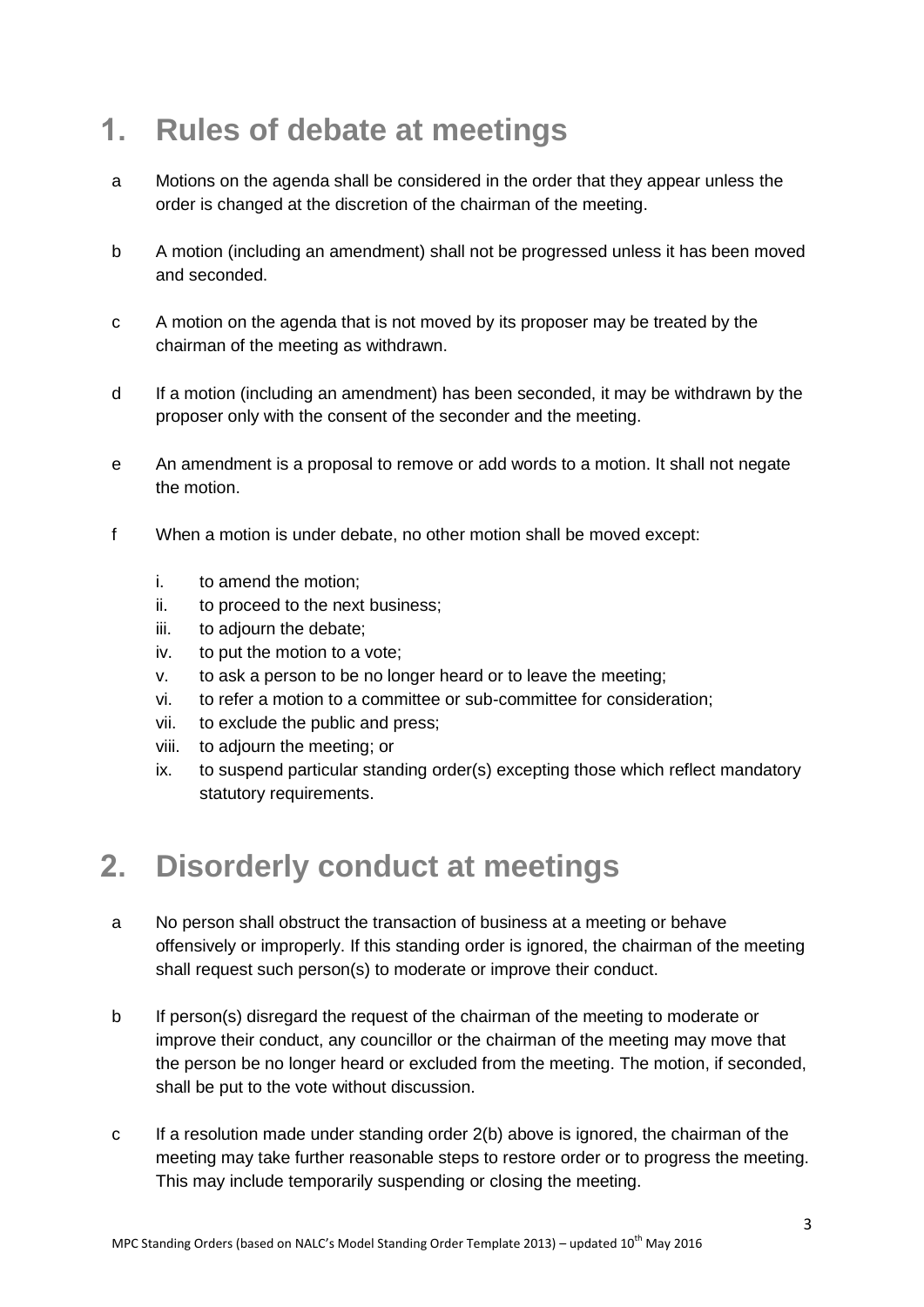#### <span id="page-3-0"></span>**3. Meetings generally**

**Full Council meetings** 

**Committee meetings** 

 $\blacksquare$ 

 $\mathcal{L}_{\mathcal{A}}$ 

- Sub-committee meetings
- $\blacksquare$ a **Meetings shall not take place in premises which at the time of the meeting are used for the supply of alcohol, unless no other premises are available free of charge or at a reasonable cost.** 
	- b **The minimum three clear days for notice of a meeting does not include the day on which notice was issued, the day of the meeting, a Sunday, a day of the Christmas break, a day of the Easter break or of a bank holiday or a day appointed for public thanksgiving or mourning.**
		- c **The minimum three clear days' public notice for a meeting does not include the day on which the notice was issued or the day of the meeting unless the meeting is convened at shorter notice.**
- d **Meetings shall be open to the public unless their presence is prejudicial to the public interest by reason of the confidential nature of the business to be transacted or for other special reasons. The public's exclusion from part or all of a meeting shall be by a resolution which shall give reasons for the public's exclusion.**
	- e Members of the public may make representations, answer questions and give evidence at a meeting which they are entitled to attend in respect of the business on the agenda.
	- f The period of time designated for public participation at a meeting in accordance with standing order 3(e) above shall not exceed 10 minutes unless directed by the chairman of the meeting.
	- g Subject to standing order 3(f) above, a member of the public shall not speak for more than 2 minutes.
	- h In accordance with standing order 3(e) above, a question shall not require a response at the meeting nor start a debate on the question. The chairman of the meeting may direct that a written or oral response be given.
	- i A person shall raise his hand when requesting to speak and stand when speaking (except when a person has a disability or is likely to suffer discomfort). The chairman of the meeting may at any time permit a person to be seated when speaking.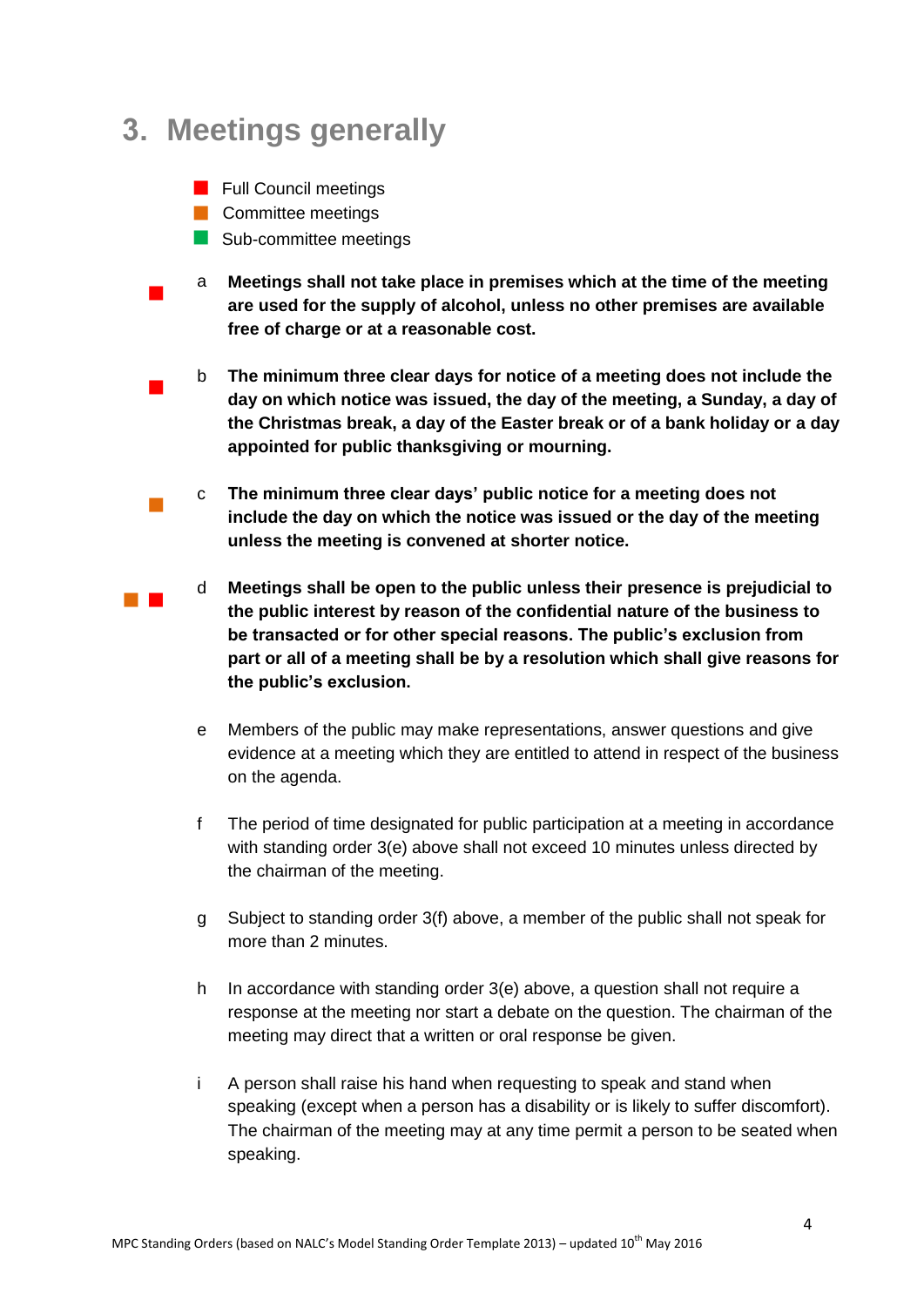- j A person who speaks at a meeting shall direct his comments to the chairman of the meeting.
- k Only one person is permitted to speak at a time. If more than one person wants to speak, the chairman of the meeting shall direct the order of speaking.

l **A person may not orally report or comment about a meeting as it takes place if he is present at the meeting of the council or its committees but otherwise may:**

 $\mathcal{L}_{\mathcal{A}}$ 

 $\mathcal{L}_{\mathcal{A}}$ 

 $\blacksquare$ 

. . .

and the control

- **i. film, photograph or make an audio recording of a meeting;**
- **ii. use any other means for enabling persons not present to see or hear proceedings at a meeting as it takes place or later;**
- **iii. report or comment on the proceedings in writing during or after a meeting or orally report or comment after the meeting.**

 $\mathcal{L}_{\text{max}}$ m **The press shall be provided with reasonable facilities for the taking of their report of all or part of a meeting at which they are entitled to be present**.

n **Subject to standing orders which indicate otherwise, anything authorised or required to be done by, to or before the Chairman of the Council may in his absence be done by, to or before the Vice-Chairman of the Council (if any).**

o **The Chairman, if present, shall preside at a meeting. If the Chairman is absent from a meeting, the Vice-Chairman, if present, shall preside. If both the Chairman and the Vice-Chairman are absent from a meeting, a councillor as chosen by the councillors present at the meeting shall preside at the meeting.**

p **Subject to a meeting being quorate, all questions at a meeting shall be decided by a majority of the councillors or councillors with voting rights present and voting.**

q **The chairman of a meeting may give an original vote on any matter put to the vote, and in the case of an equality of votes may exercise his casting vote whether or not he gave an original vote.** *See standing orders 5(i) and (j) below for the different rules that apply in the* 

*election of the Chairman of the Council at the annual meeting of the council.*

r **Unless standing orders provide otherwise, voting on a question shall be by a show of hands. At the request of a councillor, the voting on any question shall be recorded so as to show whether each councillor present and voting gave his vote for or against that question.** Such a request shall be made before moving on to the next item of business on the agenda.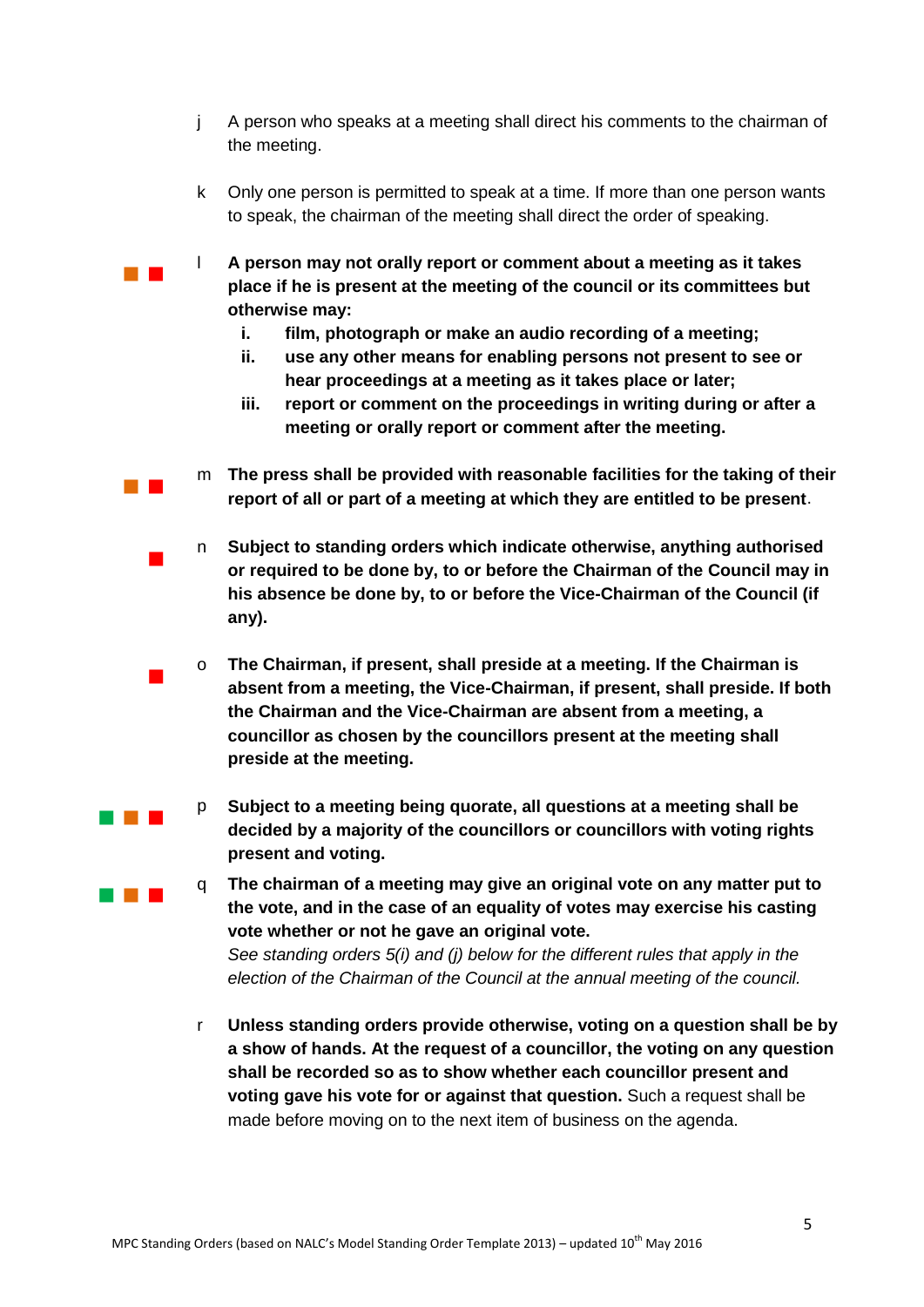- s The minutes of a meeting shall include an accurate record of the following:
	- i. the time and place of the meeting;
	- ii. the names of councillors present and absent;
	- iii. interests that have been declared by councillors and non-councillors with voting rights;
	- iv. whether a councillor or non-councillor with voting rights left the meeting when matters that they held interests in were being considered;
	- v. if there was a public participation session; and
	- vi. the resolutions made.

 $\mathcal{L}_{\mathcal{A}}$ 

**Contract Contract** 

**The Company** t **A councillor or a non-councillor with voting rights who has a disclosable pecuniary interest or another interest as set out in the council's code of conduct in a matter being considered at a meeting is subject to statutory limitations or restrictions under the code on his right to participate and vote on that matter.**

> u **No business may be transacted at a meeting unless at least one-third of the whole number of members of the council are present and in no case shall the quorum of a meeting be less than three.**

*See standing order 4d(vii) below for the quorum of a committee or subcommittee meeting.* 

- v **If a meeting is or becomes inquorate no business shall be transacted** and the meeting shall be closed. The business on the agenda for the meeting shall be adjourned to another meeting.
	- w A meeting shall not exceed a period of 2.5 hours.

#### <span id="page-5-0"></span>**4. Committees and sub-committees**

- a **Unless the council determines otherwise, a committee may appoint a subcommittee whose terms of reference and members shall be determined by the committee.**
- b **The members of a committee may include non-councillors unless it is a committee which regulates and controls the finances of the council.**
- c **Unless the council determines otherwise, all the members of an advisory committee and a sub-committee of the advisory committee may be noncouncillors.**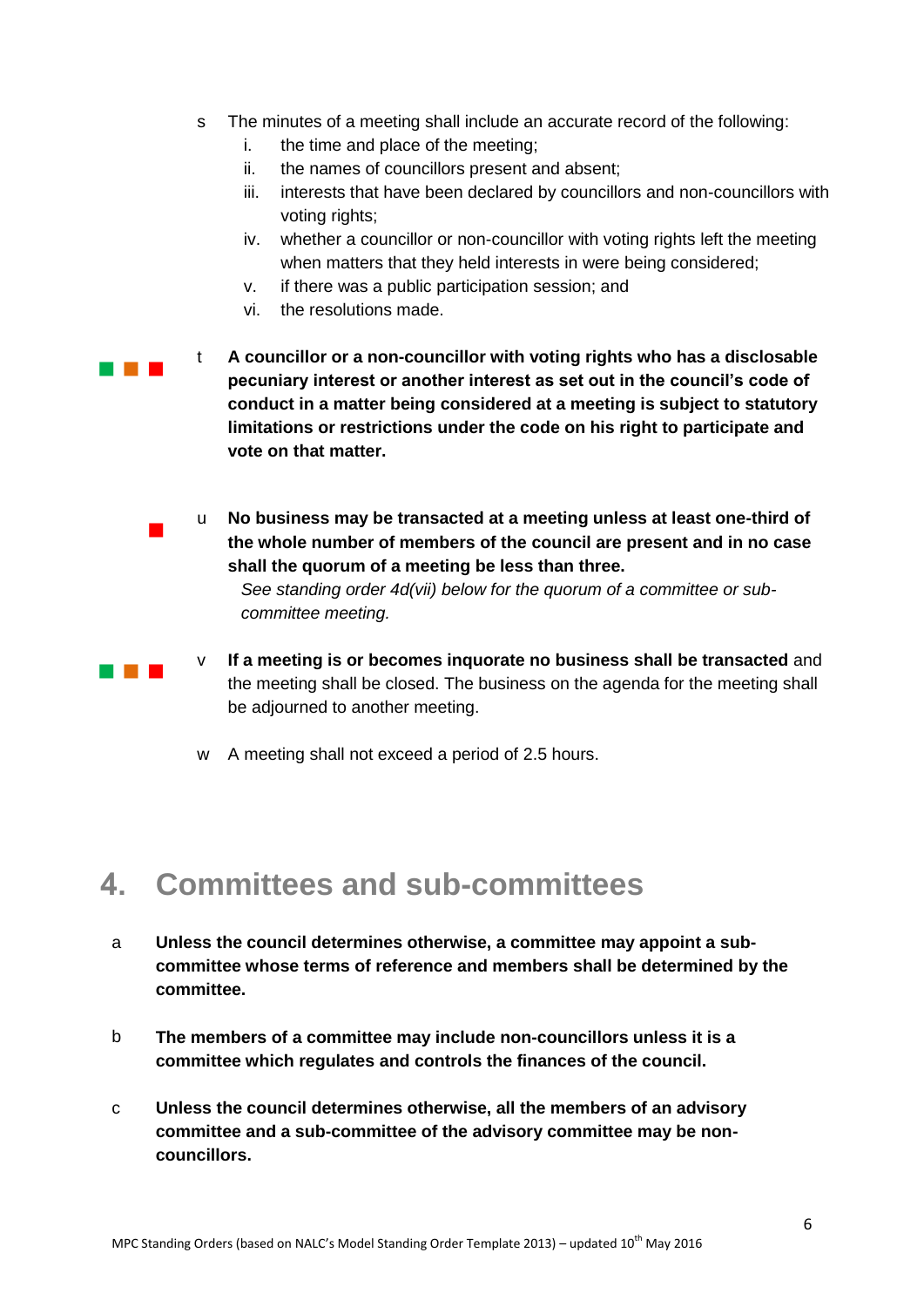- d The council may appoint standing committees or other committees as may be necessary, and:
	- i. shall determine their terms of reference;
	- ii. shall determine the number and time of the ordinary meetings of a standing committee up until the date of the next annual meeting of full council;
	- iii. shall permit a committee, other than in respect of the ordinary meetings of a committee, to determine the number and time of its meetings;
	- iv. shall, subject to standing orders 4(b) and (c) above, appoint and determine the terms of office of members of such a committee;
	- v. may, subject to standing orders 4(b) and (c) above, appoint and determine the terms of office of the substitute members to a committee whose role is to replace the ordinary members at a meeting of a committee if the ordinary members of the committee confirm to the Proper Officer before the meeting that they are unable to attend;
	- vi. shall permit a committee to appoint its own chairman at the first meeting of the committee;
	- vii. shall determine the place, notice requirements and quorum for a meeting of a committee and a sub-committee which shall be no less than three;
	- viii. shall determine if the public may participate at a meeting of a committee;
	- ix. shall determine if the public and press are permitted to attend the meetings of a sub-committee and also the advance public notice requirements, if any, required for the meetings of a sub-committee;
	- x. shall determine if the public may participate at a meeting of a sub-committee that they are permitted to attend; and
	- xi. may dissolve a committee.

# <span id="page-6-0"></span>**5. Ordinary council meetings**

- **a In an election year, the annual meeting of the council shall be held on or within 14 days following the day on which the new councillors elected take office.**
- **b In a year which is not an election year, the annual meeting of a council shall be held on such day in May as the council may direct.**
- c **If no other time is fixed, the annual meeting of the council shall take place at 6pm.**
- d **In addition to the annual meeting of the council, at least three other ordinary meetings shall be held in each year on such dates and times as the council directs.**
- **e The first business conducted at the annual meeting of the council shall be the election of the Chairman and Vice-Chairman (if any) of the Council.**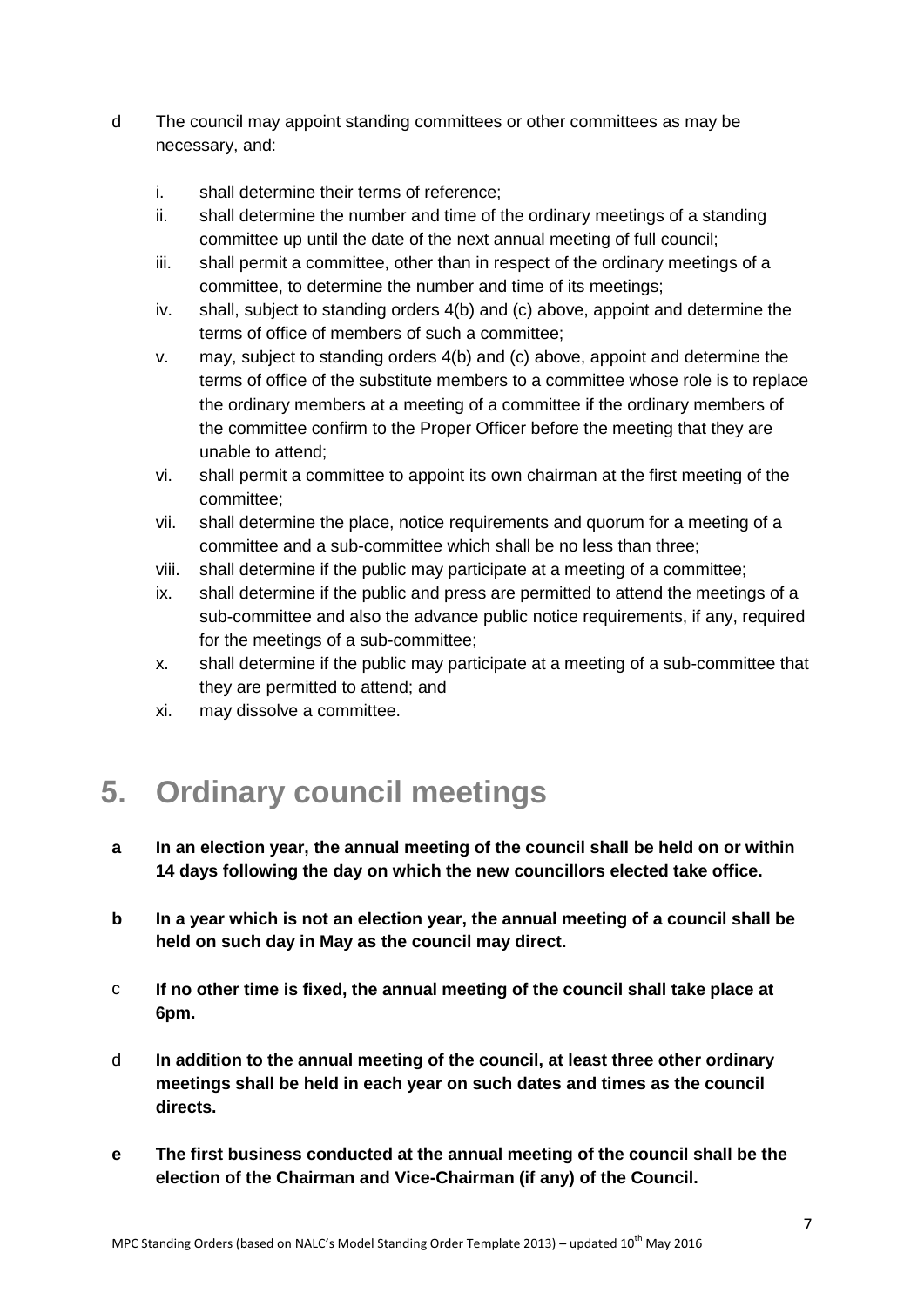- **f The Chairman of the Council, unless he has resigned or becomes disqualified, shall continue in office and preside at the annual meeting until his successor is elected at the next annual meeting of the council.**
- **g The Vice-Chairman of the Council, if any, unless he resigns or becomes disqualified, shall hold office until immediately after the election of the Chairman of the Council at the next annual meeting of the council.**
- **h In an election year, if the current Chairman of the Council has not been re-elected as a member of the council, he shall preside at the meeting until a successor Chairman of the Council has been elected. The current Chairman of the Council shall not have an original vote in respect of the election of the new Chairman of the Council but must give a casting vote in the case of an equality of votes.**
- **i In an election year, if the current Chairman of the Council has been re-elected as a member of the council, he shall preside at the meeting until a new Chairman of the Council has been elected. He may exercise an original vote in respect of the election of the new Chairman of the Council and must give a casting vote in the case of an equality of votes.**
- j Following the election of the Chairman of the Council and Vice-Chairman (if any) of the Council at the annual meeting of the council, the business of the annual meeting shall include:
	- i. **In an election year, delivery by the Chairman of the Council and councillors of their acceptance of office forms unless the council resolves for this to be done at a later date**. **In a year which is not an election year, delivery by the Chairman of the Council of his acceptance of office form unless the council resolves for this to be done at a later date;**
	- ii. Confirmation of the accuracy of the minutes of the last meeting of the council;
	- iii. Receipt of the minutes of the last meeting of a committee;
	- iv. Consideration of the recommendations made by a committee;
	- v. Review of delegation arrangements to committees, sub-committees, staff and other local authorities;
	- vi. Review of the terms of reference for committees;
	- vii. Appointment of members to existing committees;
	- viii. Appointment of any new committees in accordance with standing order 4 above;
	- ix. Review and adoption of appropriate standing orders and financial regulations;
	- x. Review of arrangements, including any charters and agency agreements, with other local authorities and review of contributions made to expenditure incurred by other local authorities;
	- xi. Review of representation on or work with external bodies and arrangements for reporting back;
	- xii. In an election year, to make arrangements with a view to the council becoming eligible to exercise the general power of competence in the future;
	- xiii. Review of financial and general risk assessment;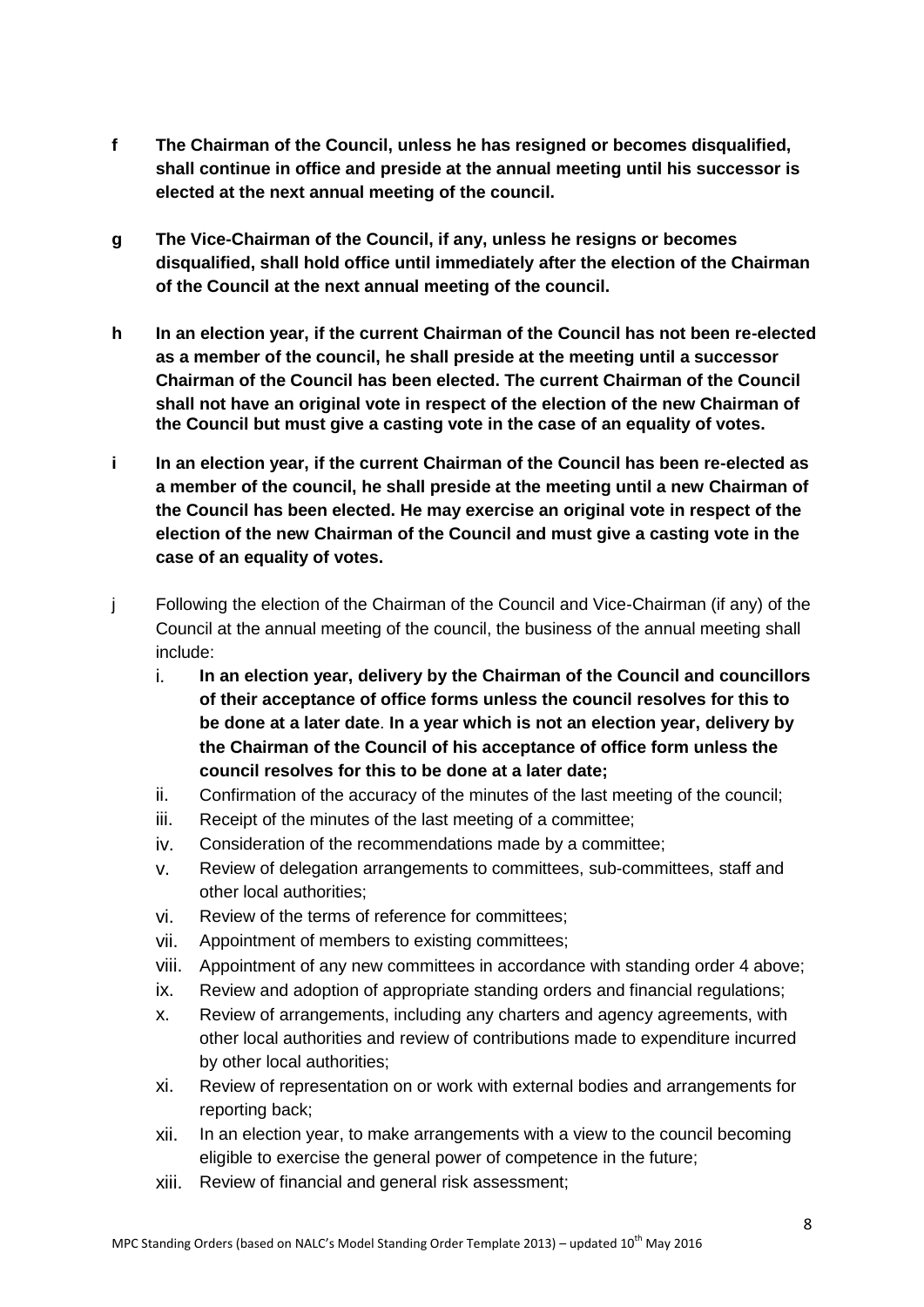- xiv. Confirmation of arrangements for insurance cover in respect of all insured risks;
- xv. Review of the council's and/or staff subscriptions to other bodies;
- xvi. Review of the council's complaints procedure;
- xvii. Review of the council's procedures for handling requests made under the Freedom of Information Act 2000 and the Data Protection Act 1998; and
- xviii. Determining the time and place of ordinary meetings of the full council up to and including the next annual meeting of full council.

# <span id="page-8-0"></span>**6. Extraordinary meetings of the council and committees and sub-committees**

- **a The Chairman of the Council may convene an extraordinary meeting of the council at any time.**
- b **If the Chairman of the Council does not or refuses to call an extraordinary meeting of the council within seven days of having been requested in writing to do so by two councillors, any two councillors may convene an extraordinary meeting of the council. The public notice giving the time, place and agenda for such a meeting must be signed by the two councillors.**
- c The chairman of a committee may convene an extraordinary meeting of the committee at any time.
- d If the chairman of a committee does not or refuses to call an extraordinary meeting within 7 days of having been requested by to do so by 3 members of the committee, any 3 members of the committee may convene an extraordinary meeting of a committee.

# <span id="page-8-1"></span>**7. Previous resolutions**

- a A resolution shall not be reversed within six months except either by a special motion, which requires written notice by at least 3 councillors to be given to the Proper Officer in accordance with standing order 9 below, or by a motion moved in pursuance of the recommendation of a committee or a sub-committee.
- b When a motion moved pursuant to standing order 7(a) above has been disposed of, no similar motion may be moved within a further six months.

# <span id="page-8-2"></span>**8. Voting on appointments**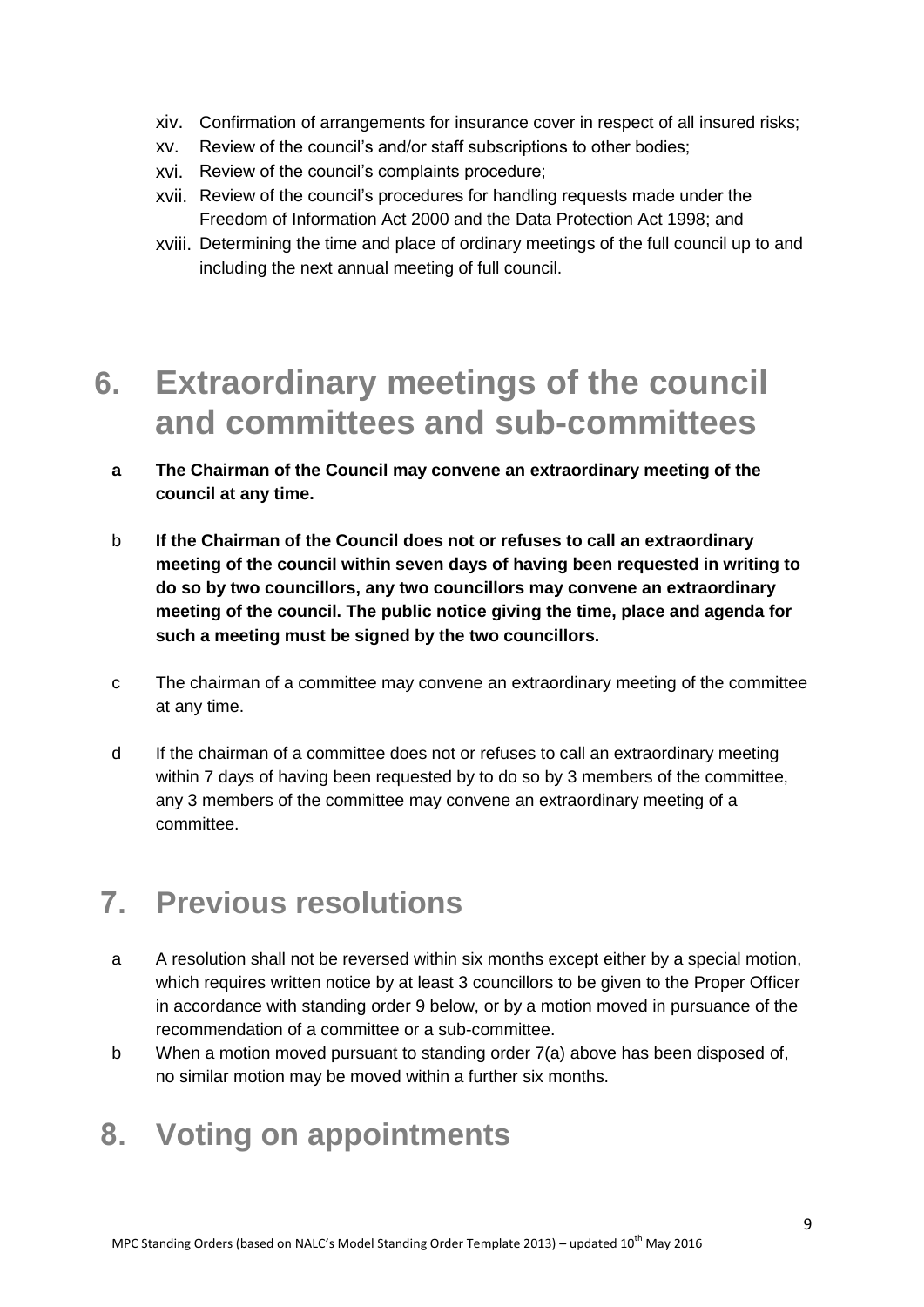a Where more than two persons have been nominated for a position to be filled by the council and none of those persons has received an absolute majority of votes in their favour, the name of the person having the least number of votes shall be struck off the list and a fresh vote taken. This process shall continue until a majority of votes is given in favour of one person. A tie in votes may be settled by the casting vote exerciseable by the chairman of the meeting.

#### <span id="page-9-0"></span>**9. Motions for a meeting that require written notice to be given to the Proper Officer**

- a A motion shall relate to the responsibilities of the meeting which it is tabled for and in any event shall relate to the performance of the council's statutory functions, powers and obligations or an issue which specifically affects the council's area or its residents.
- b No motion may be moved at a meeting unless it is on the agenda and the mover has given written notice of its wording to the Proper Officer at least 7 clear days before the meeting. Clear days do not include the day of the notice or the day of the meeting.
- c The Proper Officer may, before including a motion on the agenda received in accordance with standing order 9(b) above, correct obvious grammatical or typographical errors in the wording of the motion.
- d If the Proper Officer considers the wording of a motion received in accordance with standing order 9(b) above is not clear in meaning, the motion shall be rejected until the mover of the motion resubmits it in writing to the Proper Officer so that it can be understood at least 5 clear days before the meeting.
- e If the wording or subject of a proposed motion is considered improper, the Proper Officer shall consult with the chairman of the forthcoming meeting or, as the case may be, the councillors who have convened the meeting, to consider whether the motion shall be included in the agenda or rejected.

#### <span id="page-9-1"></span>**10. Motions at a meeting that do not require written notice**

- a The following motions may be moved at a meeting without written notice to the Proper Officer;
	- i. to correct an inaccuracy in the draft minutes of a meeting;
	- ii. to move to a vote;
	- iii. to defer consideration of a motion;
	- iv. to refer a motion to a particular committee or sub-committee;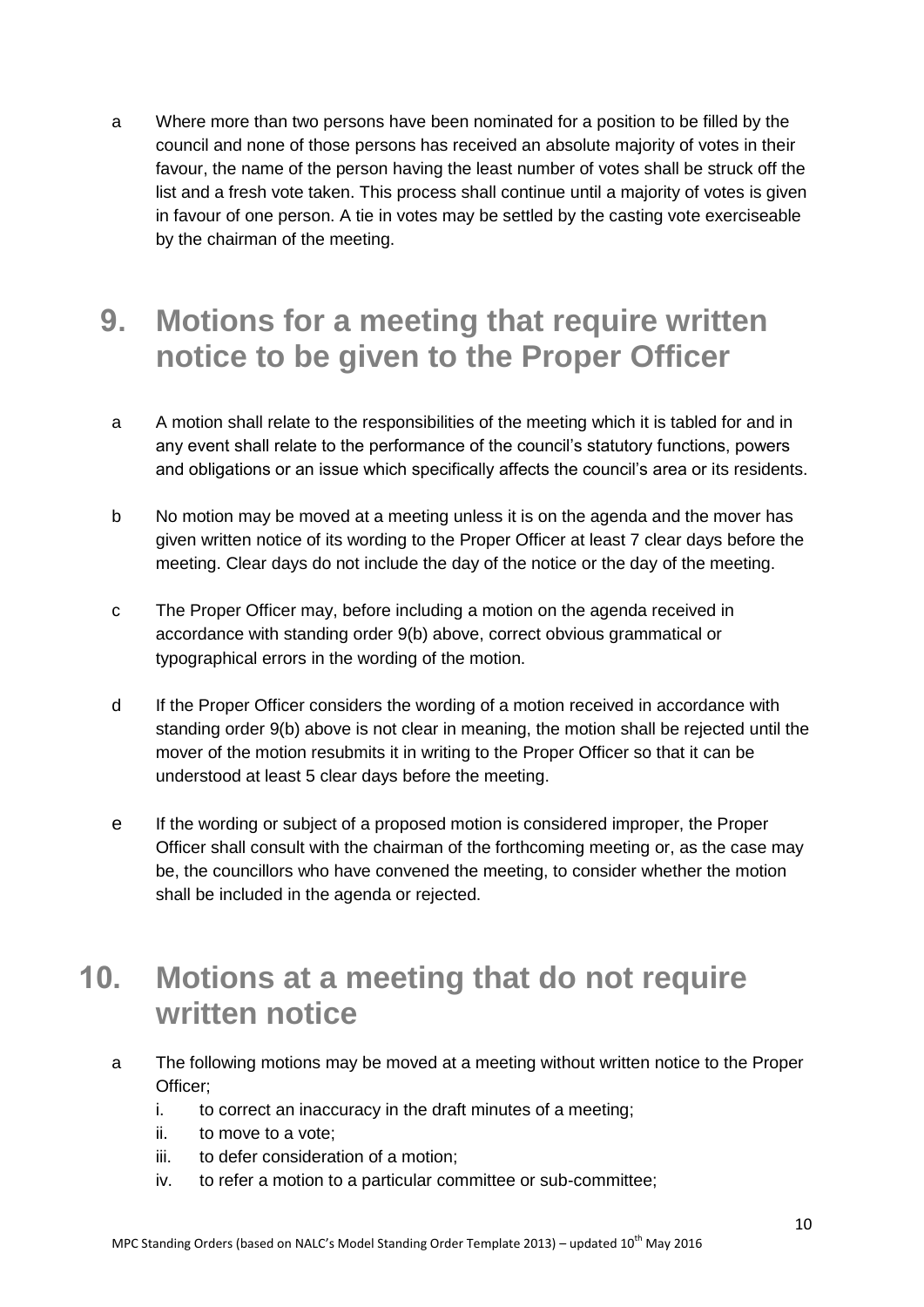- v. to appoint a person to preside at a meeting;
- vi. to change the order of business on the agenda;
- vii. to proceed to the next business on the agenda;
- viii. to require a written report;
- ix. to appoint a committee or sub-committee and their members;
- x. to extend the time limits for speaking;
- xi. to exclude the press and public from a meeting in respect of confidential or sensitive information which is prejudicial to the public interest;
- xii. to not hear further from a councillor or a member of the public;
- xiii. to exclude a councillor or member of the public for disorderly conduct;
- xiv. to temporarily suspend the meeting;
- xv. to suspend a particular standing order (unless it reflects mandatory statutory requirements);
- xvi. to adjourn the meeting; or
- xvii. to close a meeting.

# <span id="page-10-0"></span>**11. Handling confidential or sensitive information**

- a The agenda, papers that support the agenda and the minutes of a meeting shall not disclose or otherwise undermine confidential or sensitive information which for special reasons would not be in the public interest.
- b Councillors and staff shall not disclose confidential or sensitive information which for special reasons would not be in the public interest.

# <span id="page-10-1"></span>**12. Draft minutes**

- a If the draft minutes of a preceding meeting have been served on councillors with the agenda to attend the meeting at which they are due to be approved for accuracy, they shall be taken as read.
- b There shall be no discussion about the draft minutes of a preceding meeting except in relation to their accuracy. A motion to correct an inaccuracy in the draft minutes shall be moved in accordance with standing order 10(a)(i) above.
- c The accuracy of draft minutes, including any amendment(s) made to them, shall be confirmed by resolution and shall be signed by the chairman of the meeting and stand as an accurate record of the meeting to which the minutes relate.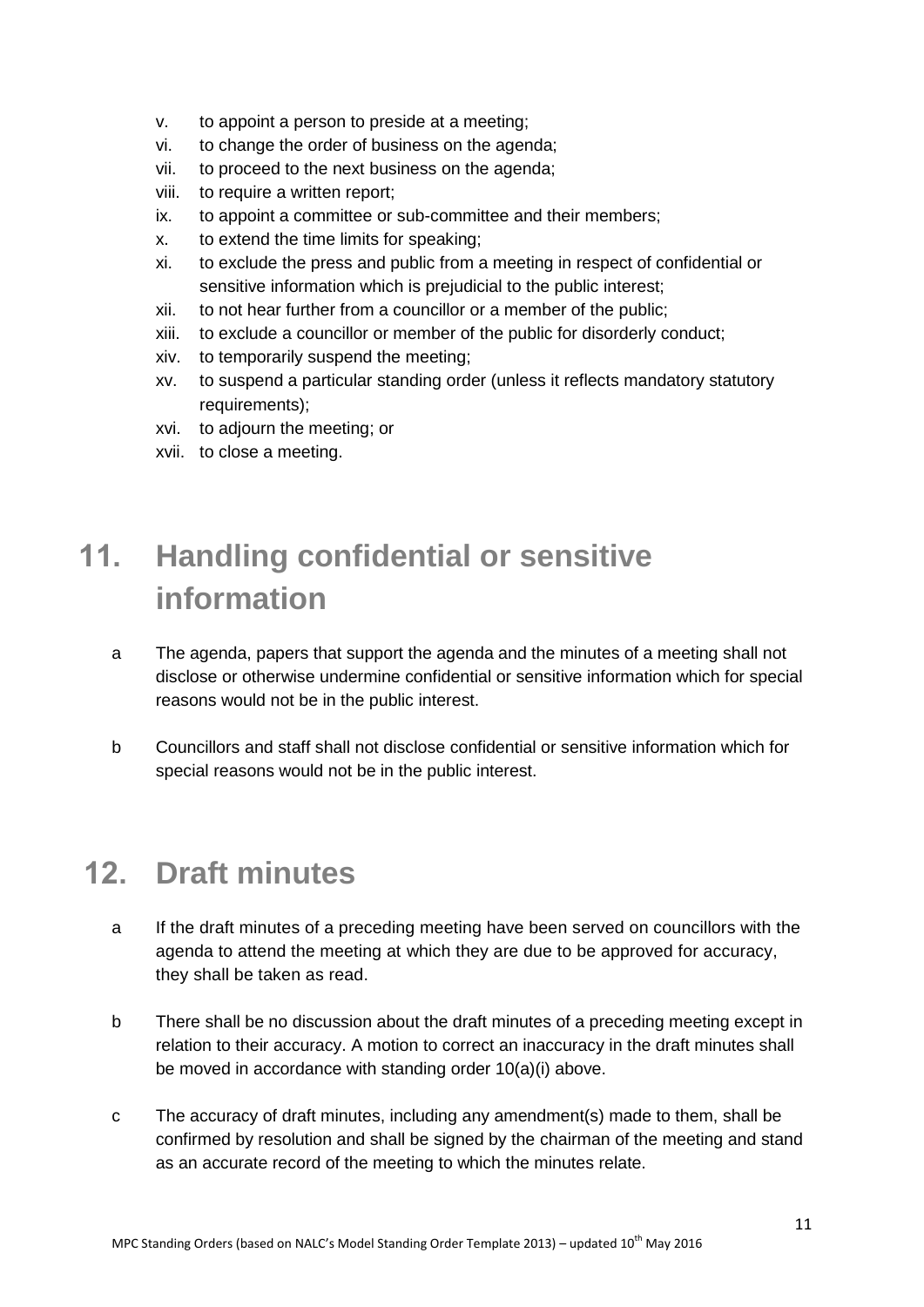d If the chairman of the meeting does not consider the minutes to be an accurate record of the meeting to which they relate, he shall sign the minutes and include a paragraph in the following terms or to the same effect:

"The chairman of this meeting does not believe that the minutes of the meeting of the ( ) held on [date] in respect of ( ) were a correct record but his view was not upheld by the meeting and the minutes are confirmed as an accurate record of the proceedings."

e Upon a resolution which confirms the accuracy of the minutes of a meeting, the draft minutes or recordings of the meeting for which approved minutes exist shall be destroyed.

#### <span id="page-11-0"></span>**13. Code of conduct and dispensations**

*See also standing order 3(t) above.* 

- a All councillors and non-councillors with voting rights shall observe the code of conduct adopted by the council.
- b Unless he has been granted a dispensation, a councillor or non-councillor with voting rights shall withdraw from a meeting when it is considering a matter in which he has a disclosable pecuniary interest. He may return to the meeting after it has considered the matter in which he had the interest.
- c Unless he has been granted a dispensation, a councillor or non-councillor with voting rights shall withdraw from a meeting when it is considering a matter in which he has another interest if so required by the council's code of conduct. He may return to the meeting after it has considered the matter in which he had the interest.
- d **Dispensation requests shall be in writing and submitted to the Proper Officer** as soon as possible before the meeting, or failing that, at the start of the meeting for which the dispensation is required.
- e A decision as to whether to grant a dispensation shall be made by a meeting of the council for which the dispensation is required and that decision is final.
- f A dispensation request shall confirm:
	- i. the description and the nature of the disclosable pecuniary interest or other interest to which the request for the dispensation relates;
	- ii. whether the dispensation is required to participate at a meeting in a discussion only or a discussion and a vote;
	- iii. the date of the meeting or the period (not exceeding four years) for which the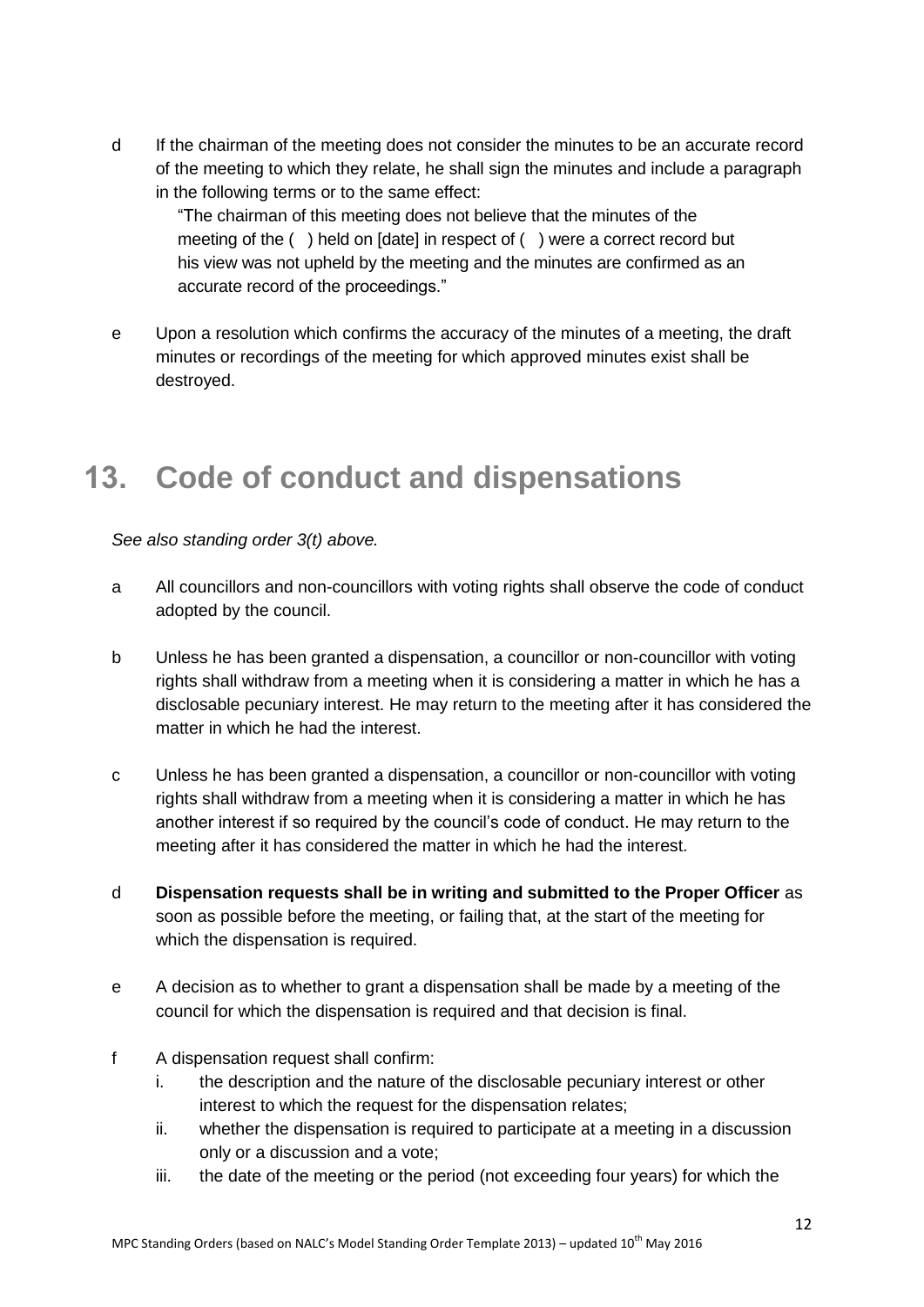dispensation is sought; and

- iv. an explanation as to why the dispensation is sought.
- g Subject to standing orders 13(d) and (f) above, dispensations requests shall be considered at the beginning of the meeting of the council for which the dispensation is required.
- **h A dispensation may be granted in accordance with standing order 13(e) above if having regard to all relevant circumstances the following applies:**
	- **i. without the dispensation the number of persons prohibited from participating in the particular business would be so great a proportion of the meeting transacting the business as to impede the transaction of the business or**
	- **ii. granting the dispensation is in the interests of persons living in the council's area or**
	- **iii. it is otherwise appropriate to grant a dispensation.**

#### <span id="page-12-0"></span>**14. Code of conduct complaints**

- a Upon notification by the District Council that it is dealing with a complaint that a councillor or non-councillor with voting rights has breached the council's code of conduct, the Proper Officer shall, subject to standing order 11 above, report this to the council.
- b Where the notification in standing order 14(a) above relates to a complaint made by the Proper Officer, the Proper Officer shall notify the Chairman of Council of this fact, and the Chairman shall nominate another staff member to assume the duties of the Proper Officer in relation to the complaint until it has been determined [(England) and the council has agreed what action, if any, to take in accordance with standing order 14(d) below].
- c The council may:
	- i. provide information or evidence where such disclosure is necessary to progress an investigation of the complaint or is required by law;
	- ii. seek information relevant to the complaint from the person or body with statutory responsibility for investigation of the matter;
- **d Upon notification by the District or Unitary Council that a councillor or noncouncillor with voting rights has breached the council's code of conduct, the council shall consider what, if any, action to take against him. Such action excludes disqualification or suspension from office.**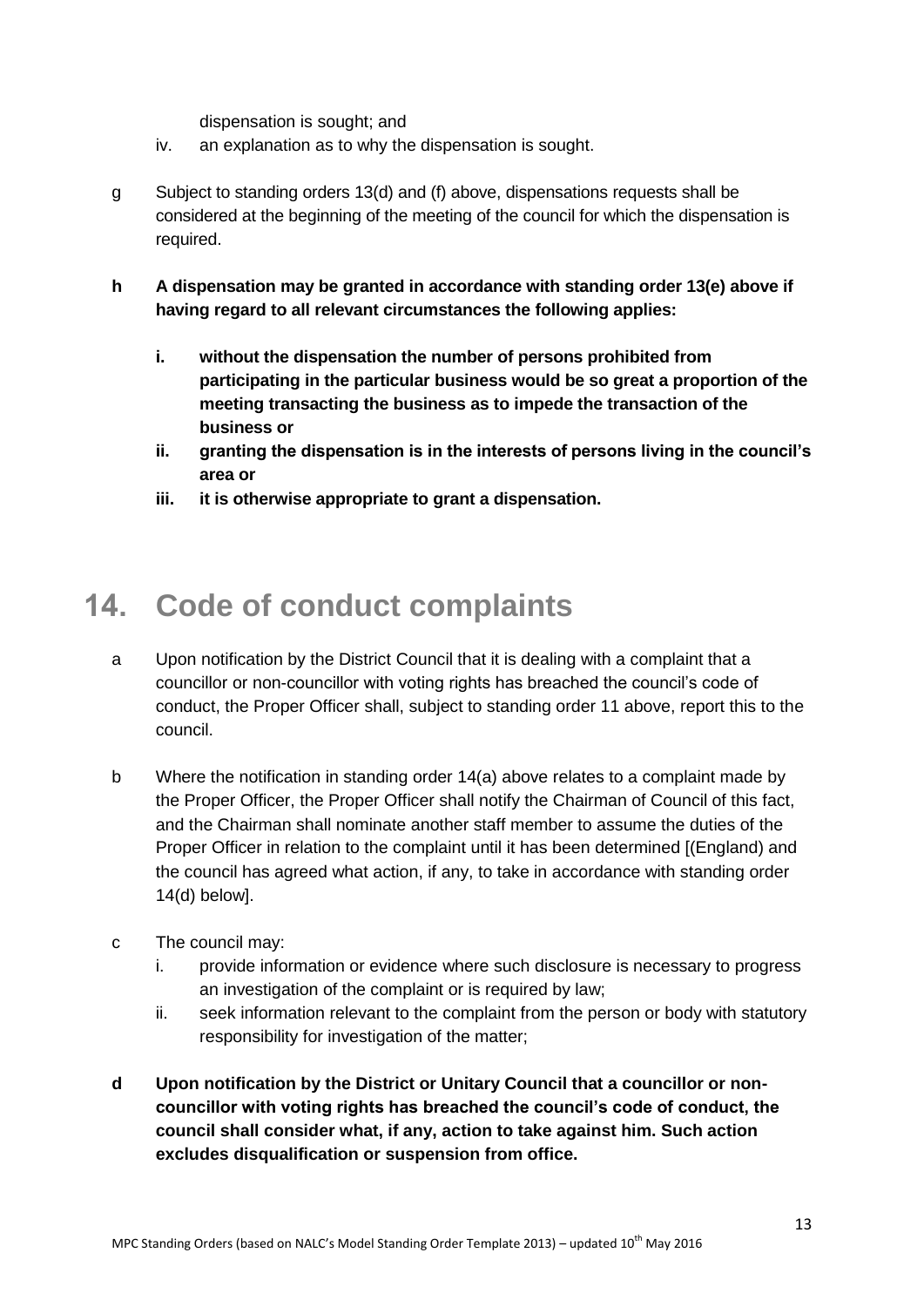# <span id="page-13-0"></span>**15. Proper Officer**

- a The Proper Officer shall be either (i) the clerk or (ii) other staff member(s) nominated by the council to undertake the work of the Proper Officer when the Proper Officer is absent.
- b The Proper Officer shall:
	- i. **at least three clear days before a meeting of the council, a committee** and a sub-committee **serve on councillors, by delivery or post at their residences, a signed summons confirming the time, place and the agenda.** *See standing order 3(b) above for the meaning of clear days for a meeting of a full council and standing order 3 (c) above for a meeting of a committee.*
	- ii. **give public notice of the time, place and agenda at least three clear days before a meeting of the council or a meeting of a committee** or a subcommittee **(provided that the public notice with agenda of an extraordinary meeting of the council convened by councillors is signed by them);** *See standing order 3(b) above for the meaning of clear days for a meeting of a full council and standing order 3(c) above for a meeting of a committee.*
	- iii. subject to standing order 9 above, include on the agenda all motions in the order received unless a councillor has given written notice at least 7 days before the meeting confirming his withdrawal of it;
	- iv. **convene a meeting of full council for the election of a new Chairman of the Council, occasioned by a casual vacancy in his office;**
	- v. facilitate inspection of the minute book by local government electors;
	- vi. **receive and retain copies of byelaws made by other local authorities;**
	- vii. retain acceptance of office forms from councillors;
	- viii. retain a copy of every councillor's register of interests;
	- ix. assist with responding to requests made under the Freedom of Information Act 2000 and Data Protection Act 1998, in accordance with and subject to the council's policies and procedures relating to the same;
	- x. receive and send general correspondence and notices on behalf of the council except where there is a resolution to the contrary;
	- xi. manage the organisation, storage of, access to and destruction of information held by the council in paper and electronic form;
	- xii. arrange for legal deeds to be executed; *See also standing order 22 below.*
	- xiii. arrange or manage the prompt authorisation, approval, and instruction regarding any payments to be made by the council in accordance with the council's financial regulations;
	- xiv. record every planning application notified to the council and the council's response to the local planning authority in a book for such purpose;
	- xv. refer a planning application received by the council to the Chairman, or in his absence the Vice-Chairman of the Council;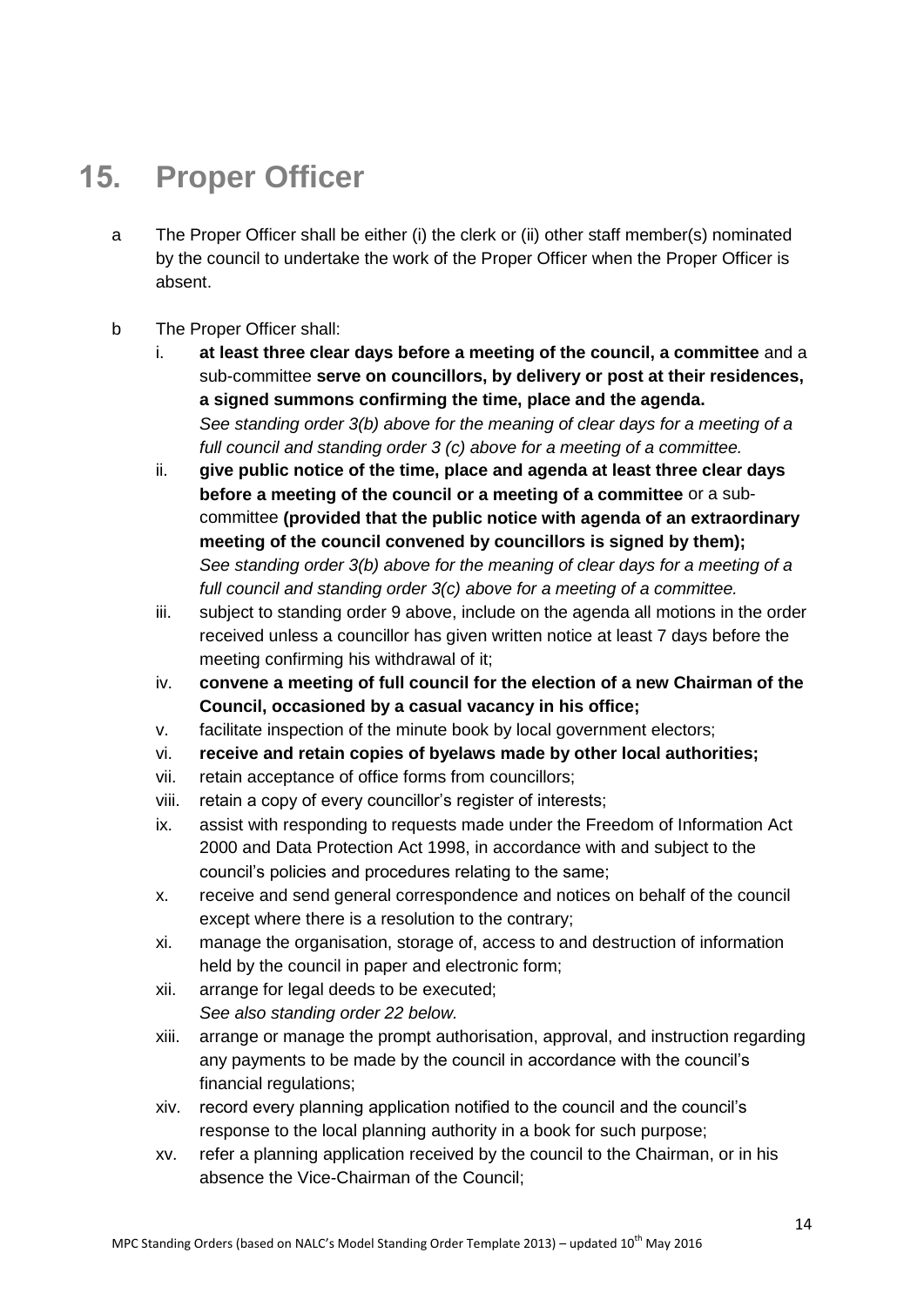- xvi. manage access to information about the council via the publication scheme; and
- xvii. retain custody of the seal of the council (if any) which shall not be used without a resolution to that effect. *See also standing order 22 below.*

#### <span id="page-14-0"></span>**16. Responsible Financial Officer**

a The council shall appoint appropriate staff member(s) to undertake the work of the Responsible Financial Officer when the Responsible Financial Officer is absent.

#### <span id="page-14-1"></span>**17. Accounts and accounting statements**

- a "Proper practices" in standing orders refer to the most recent version of *Governance and Accountability for Local Councils – a Practitioners' Guide*.
- b All payments by the council shall be authorised, approved and paid in accordance with the law, proper practices and the council's financial regulations.
- c The Responsible Financial Officer shall supply to each councillor as soon as practicable after 30 June, 30 September and 31 December in each year a statement to summarise:
	- i. the council's receipts and payments for each quarter;
	- ii. the council's aggregate receipts and payments for the year to date;
	- iii. the balances held at the end of the quarter being reported

and which includes a comparison with the budget for the financial year and highlights any actual or potential overspends.

- d As soon as possible after the financial year end at 31 March, the Responsible Financial Officer shall provide:
	- i. each councillor with a statement summarising the council's receipts and payments for the last quarter and the year to date for information; and
	- ii. to the full council the accounting statements for the year in the form of Section 1 of the annual return, as required by proper practices, for consideration and approval.
- e The year end accounting statements shall be prepared in accordance with proper practices and applying the form of accounts determined by the council (receipts and payments, or income and expenditure) for a year to 31 March. A completed draft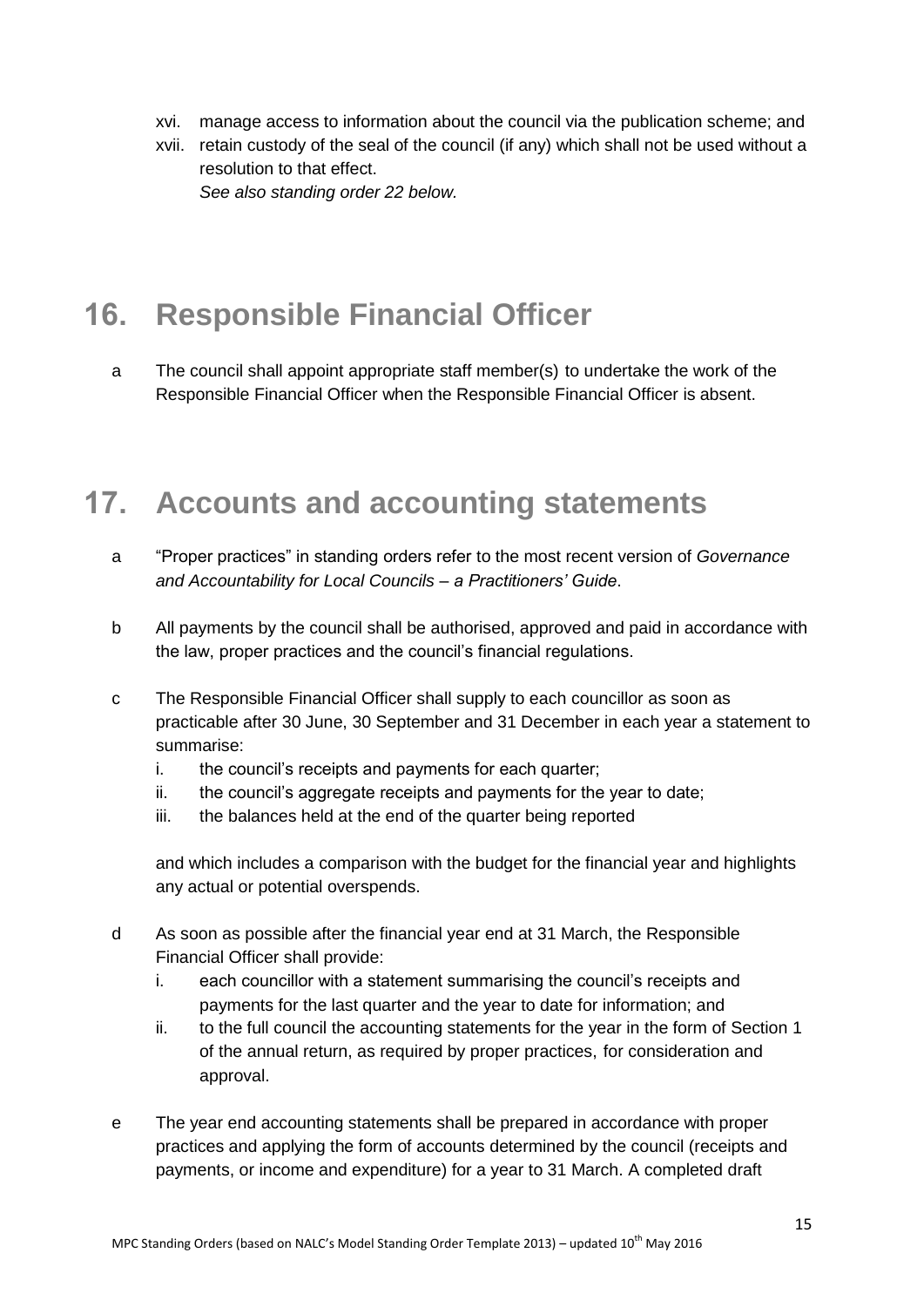annual return shall be presented to each councillor before the end of the following month of May. The annual return of the council, which is subject to external audit, including the annual governance statement, shall be presented to council for consideration and formal approval before 30 June.

# <span id="page-15-0"></span>**18. Financial controls and procurement**

- a The council shall consider and approve financial regulations drawn up by the Responsible Financial Officer, which shall include detailed arrangements in respect of the following:
	- i. the keeping of accounting records and systems of internal controls;
	- ii. the assessment and management of financial risks faced by the council;
	- iii. the work of the independent internal auditor in accordance with proper practices and the receipt of regular reports from the internal auditor, which shall be required at least annually;
	- iv. the inspection and copying by councillors and local electors of the council's accounts and/or orders of payments; and
	- v. procurement policies (subject to standing order 18(c) below) including the setting of values for different procedures where a contract has an estimated value of less than [£60,000].
- b Financial regulations shall be reviewed regularly and at least annually for fitness of purpose.
- c **Financial regulations shall confirm that a proposed contract for the supply of goods, materials, services and the execution of works with an estimated value in excess of £60,000 shall be procured on the basis of a formal tender as summarised in standing order 18(d) below.**
- d Subject to additional requirements in the financial regulations of the council, the tender process for contracts for the supply of goods, materials, services or the execution of works shall include, as a minimum, the following steps:
	- i. a specification for the goods, materials, services or the execution of works shall be drawn up;
	- ii. an invitation to tender shall be drawn up to confirm (i) the council's specification (ii) the time, date and address for the submission of tenders (iii) the date of the council's written response to the tender and (iv) the prohibition on prospective contractors contacting councillors or staff to encourage or support their tender outside the prescribed process;
	- iii. the invitation to tender shall be advertised in a local newspaper and in any other manner that is appropriate;
	- iv. tenders are to be submitted in writing in a sealed marked envelope addressed to the Proper Officer;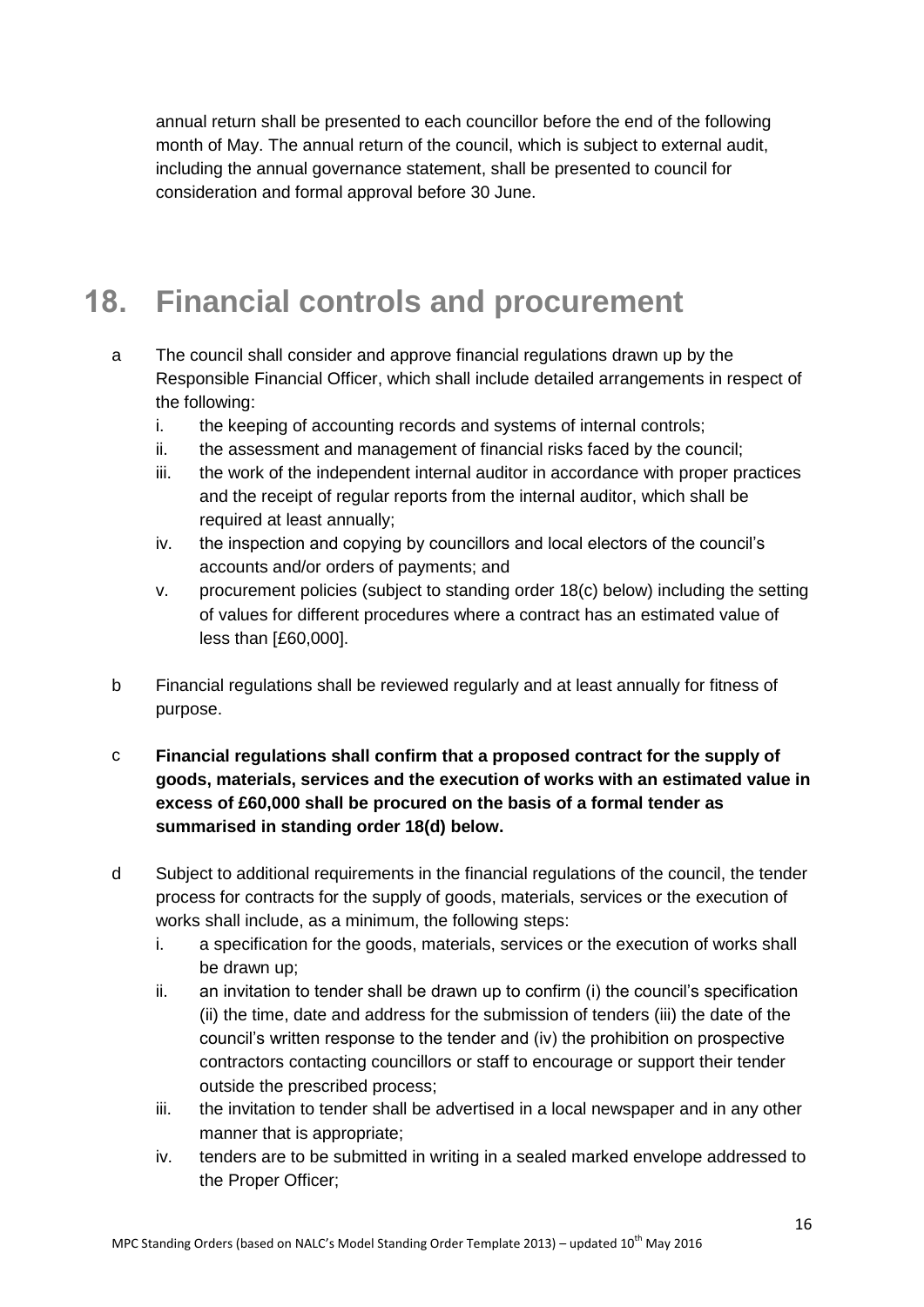- v. tenders shall be opened by the Proper Officer in the presence of at least one councillor after the deadline for submission of tenders has passed;
- vi. tenders are to be reported to and considered by the appropriate meeting of the council or a committee or sub-committee with delegated responsibility.
- e Neither the council, nor a committee or a sub-committee with delegated responsibility for considering tenders, is bound to accept the lowest value tender.
- f **Where the value of a contract is likely to exceed £138,893 (or other threshold specified by the Office of Government Commerce from time to time) the council must consider whether the Public Contracts Regulations 2006 (SI No. 5, as amended) and the Utilities Contracts Regulations 2006 (SI No. 6, as amended) apply to the contract and, if either of those Regulations apply, the council must comply with EU procurement rules.**

#### <span id="page-16-0"></span>**19. Handling staff matters**

- a A matter personal to a member of staff that is being considered by a meeting of council is subject to standing order 11 above.
- b Subject to the council's policy regarding absences from work, the council's most senior member of staff shall notify the chairman of the Personnel Committee or the Chairman of the Parish Council or, if he is not available, the vice-chairman of Parish Council of absence occasioned by illness or other reason and that person shall report such absence to Personnel Committee or the Parish Council at its next meeting.
- c Subject to the council's policy regarding the handling of grievance matters, the council's employees shall contact the chairman of the Personnel Committee in respect of an informal or formal grievance matter, and this matter shall be reported back and progressed by resolution of the Personnel Committee.
- d Subject to the council's policy regarding the handling of grievance matters, if an informal or formal grievance matter raised by an employee relates to the chairman or vice-chairman of the Personnel Committee, this shall be communicated to another member of Personnel Committee which shall be reported back and progressed by resolution Personnel Committee.
- e Any persons responsible for all or part of the management of staff shall treat the written records of all meetings relating to their performance, capabilities, grievance or disciplinary matters as confidential and secure.
- f The council shall keep all written records relating to employees secure. All paper records shall be secured and locked and electronic records shall be password protected and encrypted.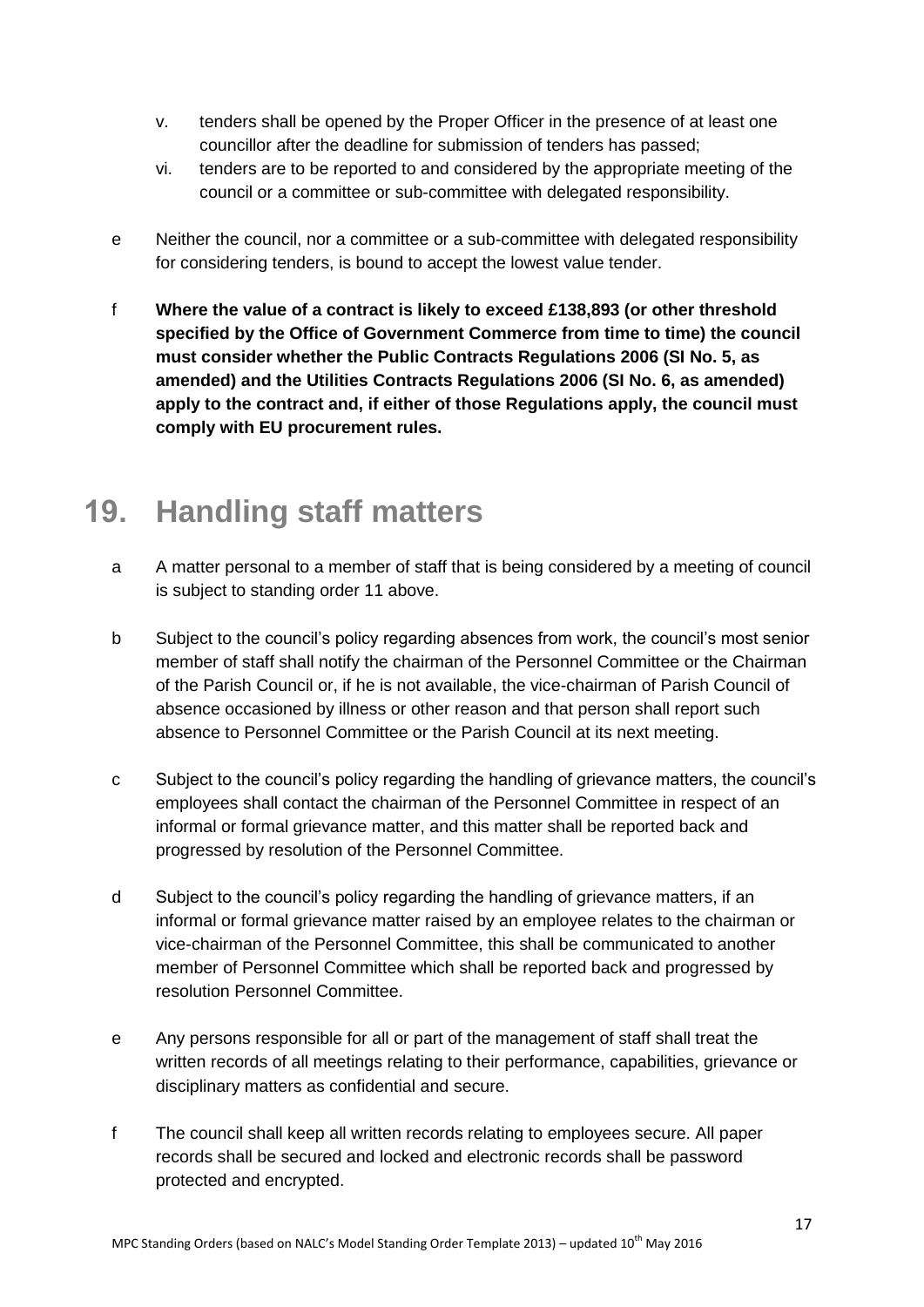- g Only persons with line management responsibilities shall have access to staff records referred to in standing orders 19(e) and (f) above if so justified.
- h Access and means of access by keys and/or computer passwords to records of employment referred to in standing orders 19(f) and (g) above shall be provided only to the Clerk/RFO and/or the Chairman of the Council.

#### <span id="page-17-0"></span>**20. Requests for information**

- a Requests for information held by the council shall be handled in accordance with the council's policy in respect of handling requests under the Freedom of Information Act 2000 and the Data Protection Act 1998.
- b Correspondence from, and notices served by, the Information Commissioner shall be referred by the Proper Officer to the chairman of the Parish Council. The said council shall have the power to do anything to facilitate compliance with the Freedom of Information Act 2000.

#### <span id="page-17-1"></span>**21. Relations with the press/media**

a Requests from the press or other media for an oral or written comment or statement from the Council, its councillors or staff shall be handled in accordance with the Council's policy in respect of dealing with the press and/or other media and shall be dealt with by the Clerk's office.

# <span id="page-17-2"></span>**22. Execution and sealing of legal deeds**

*See also standing orders 15(b)(xii) and (xvii) above.*

- a A legal deed shall not be executed on behalf of the council unless authorised by a resolution.
- b **Subject to standing order 22(a) above, any two councillors may sign, on behalf of the council, any deed required by law and the Proper Officer shall witness their signatures.**